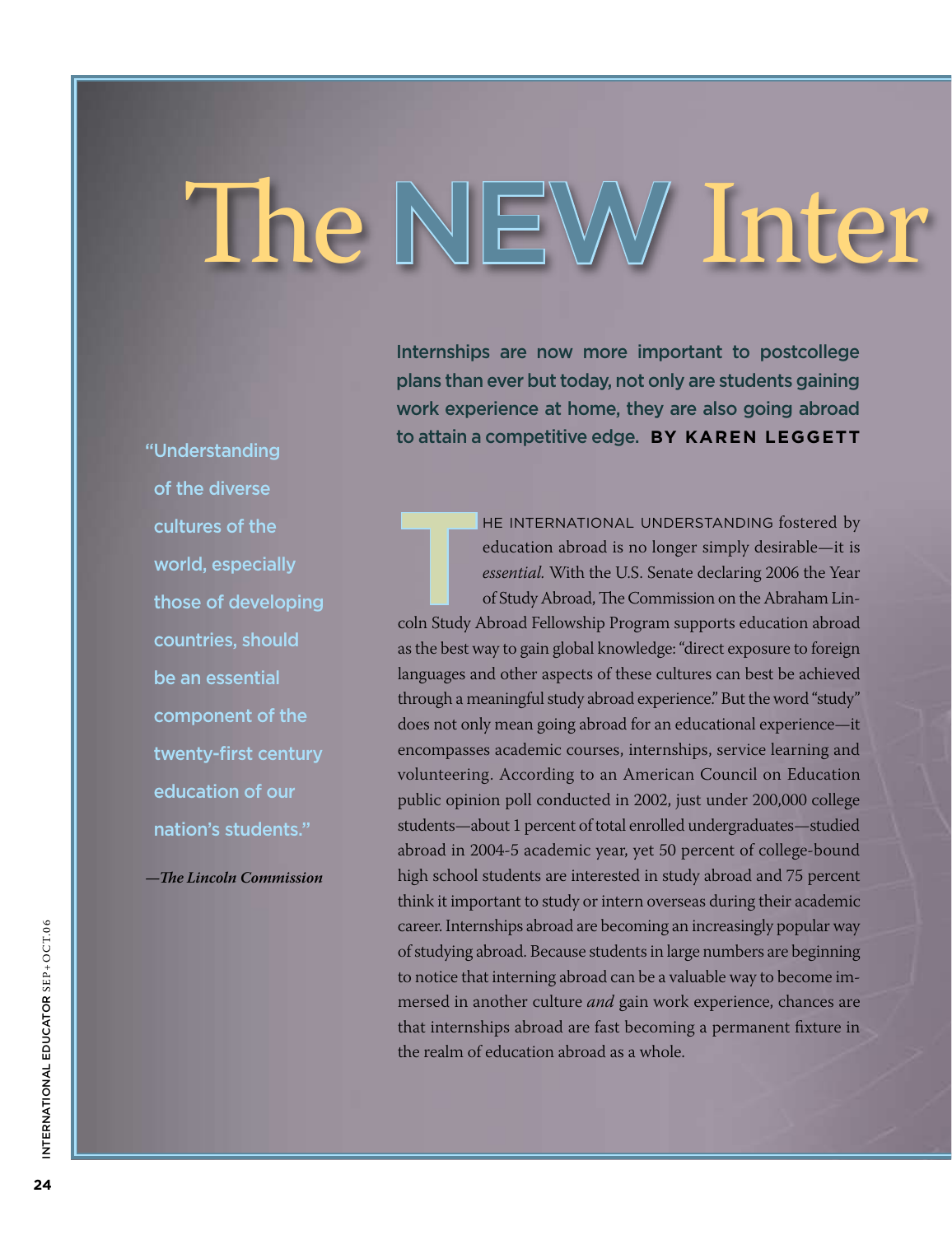

SE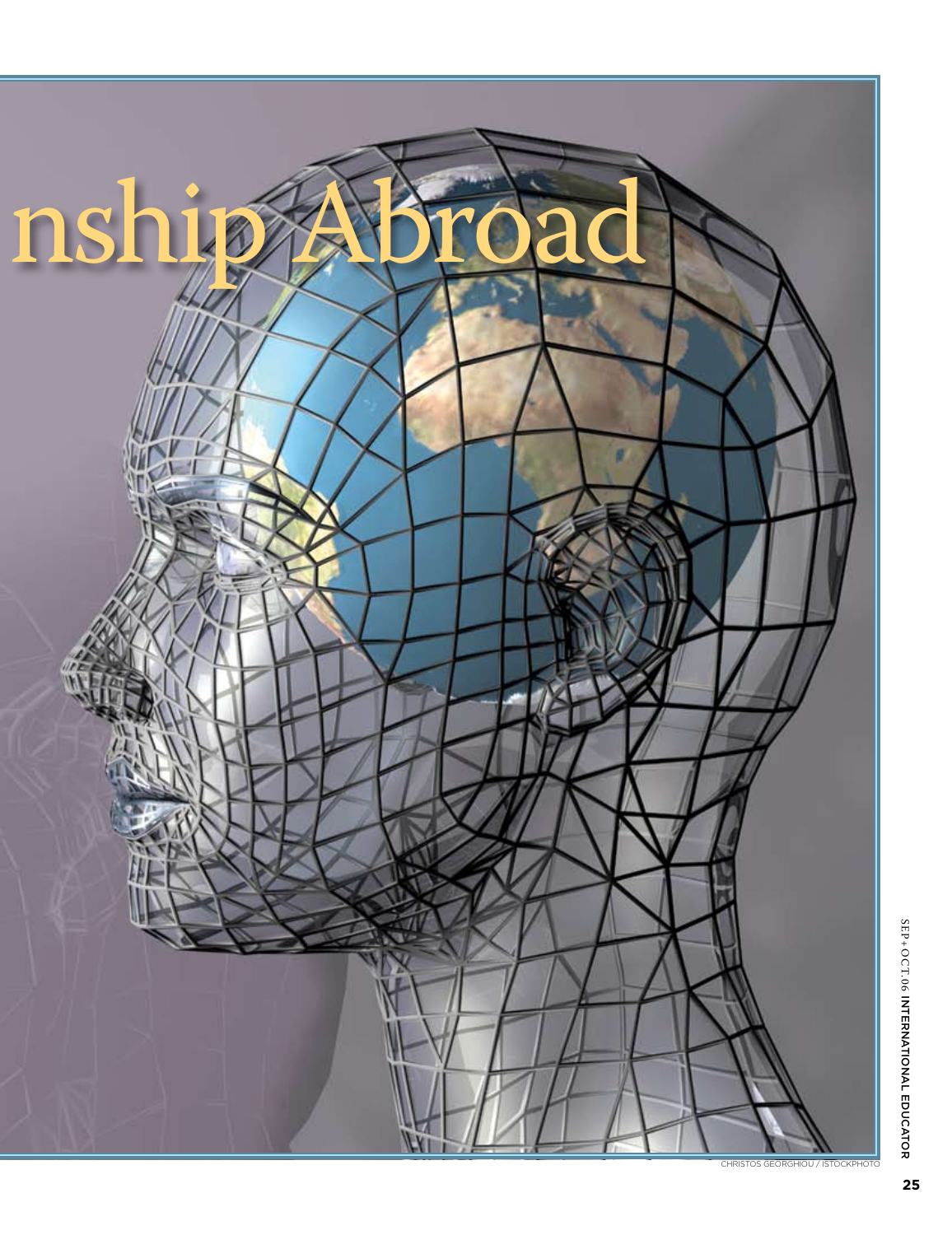Fortunately for students, their options are almost limitless. In fact, the biggest change in internships is the scope and excellence of programs available, according to Martha Johnson, associate director of education abroad at the University of Minnesota. Google "study abroad" and 30 pages of links appear, from university sponsored programs to nonprofit organizations, subject- or career-specific opportunities. Boston University has fashion marketing internships for advertising students in Paris and public health internships with the World Health Organization and the Red Cross in Geneva. A business student at the University of Minnesota interned for the London Chamber of Commerce; two more Minnesota students worked for a film production company in London and the Labor Party. "The breadth and depth of what is available is amazing," says Johnson.

 Internships that receive academic credit are one niche in this vast panoply. Internships may be paid or unpaid, with or without academic credit, sometimes eligible for financial aid and often related to the student's field of study or career plans. Students almost never receive both pay and academic credit for an internship. Kevin Martin, resident director, Boston University Auckland Programs, says students come away from internships with "a richer, more nuanced experience of the host country, its culture and work practices, than study alone can provide."

"Work experience in another country is a tremendous opportunity and a tremendous challenge," adds Michael Steinberg, executive vice president of the Institute for International Education of Students, "Students are in an environment that stretches them. Internships ought to be encouraged for career development reasons but also for personal development."

### **Internships With Academic Rigor**

The challenge is to find ways to incorporate these experiential activities into academia. Brian Whalen, executive director of the Office of Global Education at Dickinson College, says he tries to help faculty see that expe ential activities into academia. Brian Whalen, executive director of the Office of Global Education at Dickinson more way for students to collect data about the world; students are comparing, observing, and analyzing just as they would if they were reading or researching. Internships for credit typically include a more traditional academic component; credit is not given for the work itself but rather for the reading, writing and coursework that accompany it. "We can't put a grade on a student's office experience," says Joseph Finkhouse, director, institutional relations, Boston University International Programs, "but a portfolio or oral presentation can be graded."

As internships become more popular, educational institutions are paying more attention to the rigor of this academic element. Many programs, especially those organized by colleges or universities themselves, offer courses taught by U.S. or foreign faculty. "The study should be about the place where the student is working," explains Finkhouse.

As internships become more popular, educational institutions are paying more attention to the rigor of this academic element.



"It's important to think of academics in a global perspective. Don't export to London what you can do perfectly well at home."

Melissa Kirchner, a student at the University of Minnesota, had a double major in art and psychology. She interned at an art gallery in London three days a week, took four courses, including one on "Working in the European Union," and completed a 30-page paper related to the internship. Boston University students in the advertising and public relations track take a course on British and European marketing strategy. In other cases, students may do a research project connected to their internship or create an independent study project with a professor on the home campus.

Boston College developed a Global Proficiency Program Certificate that requires study, internship or service abroad; two foreign language courses beyond the usual requirement; four international or multicultural courses in humanities, social sciences, business or education courses; four international co-curricular activities, including one service activity; and a presentation, reflective essay or other final project.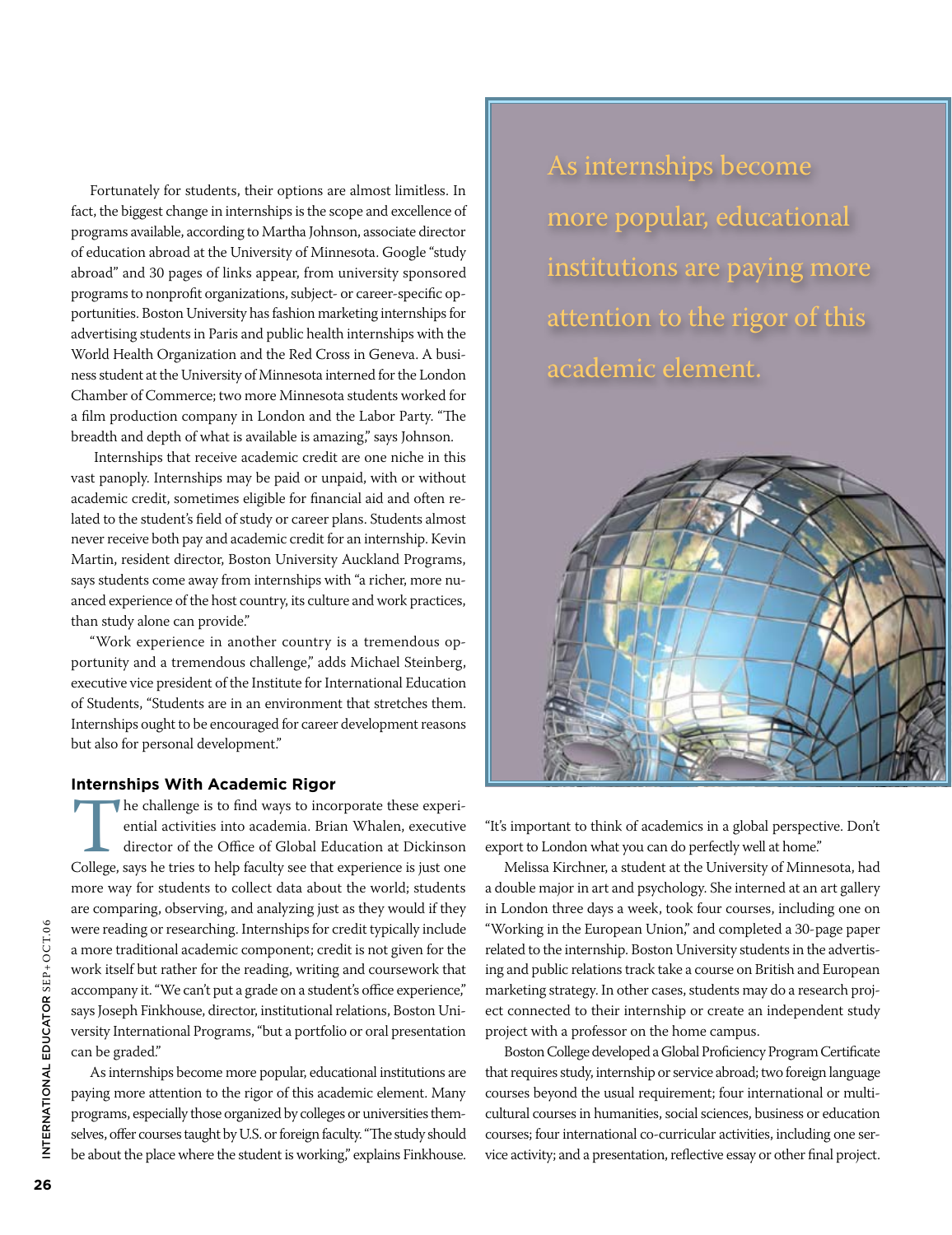Designed by Adrienne Nussbaum, director of Boston Colleges's Office of International Students and Scholars, the goal of the certificate program is to both encourage and document an international focus in students' academic careers. Nussbaum says 500 students were enrolled during the past academic year across all four undergraduate schools, a 30 percent increase from the previous year.

In 2002 members of the Forum on Education Abroad identified academics as the number one area of international education which could benefit from established standards of good practice. The Forum's proposed standards cover ethics and integrity; program resources; student selection and code of conduct; pre- and postdeparture advising and orientation; student learning (intercultural understanding, language, intellectual and cognitive development), health, safety and security—and the academic framework which covers everything from credit and coursework to on-site advising and academic integration.

The Forum asks five key questions to help institutions measure the quality of internships:

- Are the internships integrally related to one or more other courses in the program or to the program's location or theme?
- 2 Are any preparatory or parallel courses required or provided for students to do a credit-bearing internship?
- Are internships monitored regularly and student performance evaluated or graded regularly by qualified academics or other appropriate professionals?
- Is a research paper or other substantial final assignment required in order for students to synthesize learning internships and obtain academic credit?
- 5 Is the awarding of credit for internships consistent with home institution standards for awarding such credit?

Brian Whalen, president and CEO of the Forum, says a review process using the standards for all types of student experiences abroad is now underway at 18 institutions. The results will be published in March 2007.

Whalen also added a few other details to the standards listed above. Good quality control mechanisms often include a resident director who finds placements for interns, monitors student journals and guides students generally. "That translates to money," Whalen admits, "and you can't do it on the cheap." Dickinson rotates its resident directors every two years among faculty members and those directors are responsible in part for cultivating new internships.

Kevin Martin of Boston University encourages colleges and universities to set the academic threshold for entry reasonably high for internship programs. "It's difficult to balance academic work with an internship and it does no one any good to put a student in a position where he or she will have a difficult time." Martin also believes course work connected to an internship should be just as

rigorous as that found on the home campus and that the "internship and associated academic work should be structured so that students are forced to engage with it intellectually and thoughtfully." Melissa Kirchner, for example, was doing mostly administrative work at an art gallery in London. "Not always the most intellectually challenging work," she says, but she wrote a paper on intellectual property rights related to art that had a direct connection to the gallery's sales of prints and the rights of the original artists.

Writing about the internship experience is vital, says Whalen. "Students may have done a wonderful thing meeting with Cameroonian children and being a teacher's aide, but the real learning has to be shown in the written work; this is often forgotten because it is such labor-intensive pedagogy." Whalen says that Dickinson College has also added a requirement for an oral presentation in the local language. The presentation is made to other students as well as internship supervisors so that it becomes a community learning experience. "Learning needs to be a two-way street," emphasizes Whalen, "and these presentations help bring the host agencies in as partners."

### **Service Learning on the Rise**

The reflection that comes with writing or presenting also de-<br>fines service learning, distinguishing it from volunteering<br>and typically making this type of internship eligible for aca-<br>demic credit. In fact, several intern fines service learning, distinguishing it from volunteering and typically making this type of internship eligible for acaincreased interest in service learning as one of the most noticeable trends in international internships. Service learning experiences tend to be in the social services and account for much of the increase in opportunities in developing countries. The most growth has been seen in Latin American countries, according to William Nolting, director of international opportunities at the University of Michigan International Center. There are also more programs in Asia, especially southeast and south Asia, and a few programs in Africa, though the number there is still small. Many service learning internships are arranged with well-known nongovernment organizations (NGOs) like Amnesty International or CARE at the local, national and international level, or with much smaller, more local groups. Idealist.org lists more than 1500 service-related internships, many of them overseas, including a graphic design internship with a community-based organization in Uganda working to prevent violence against women and children and several opportunities with a nonprofit organization in India in which interns learn to document human relations violations and assist victims, practice conflict resolution or write grant applications. There are opportunities to teach English in Nepal, promote contemporary art in Ghana, or improve early education pedagogy in Tanzania.

The International Partnership for Service Learning and Leadership (IPSL) has been uniting academic learning with service to the community for more almost 25 years and now offers internships in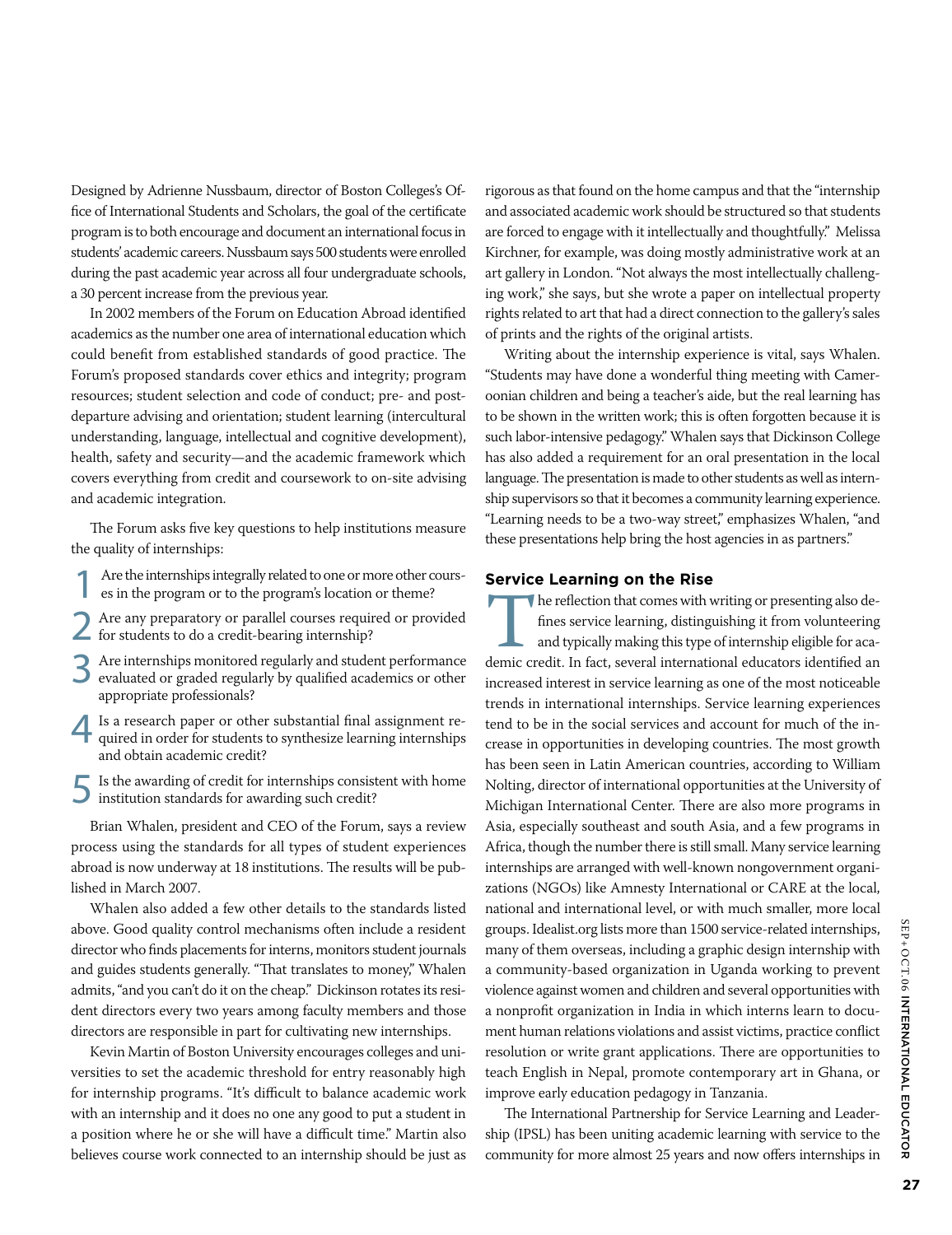14 countries. Each IPSL program offers academic courses for credit at an affiliated overseas university or college, direct service to the community at an established local agency and homestay or dormitory living arrangements in the host country. IPSL President Nevan Brown recently offered a workshop with Indiana University and Purdue University on integrating education abroad and community service efforts on campus. "We had 110 administrators show up from around the country," says Brown. "This is an area of real interest; administrators want to find international experiences for credit." IPSL works directly with campuses, primarily as a third-party provider of programs but also by holding a biennial conference that provides training opportunities to help institutions create their own programs. Brown says this serves campuses that want to have a program led by their own faculty or those that have a hard time transferring credits or financial aid.

## **Internship Timeline: Summer, Semester, or Year**

It's important to understand what it takes to provide students with a significant experience that is more than just a trip," explains Brown. The experience can be a semester or a summer or six weeks, though Brown believes dents with a significant experience that is more than just a trip," explains Brown. The experience can be a semester or a summer or six weeks, though Brown believes it's harder to provide a significant experience in just two or three weeks. "There are phases students go through in any kind of international, intercultural experience—exhilarated and depressed, exhilarated and depressed. In a two or three week program, they may only get part of the way through that cycle and not have the full experience of trying to deal with a culture that is not their own."

Brown says that high-quality international service learning internships require significant advance work by colleges, covering basic health and security issues as well as the rigor and reciprocity of the service experience. It is important to identify organizations overseas that can use students effectively while giving them a chance to be immersed in the culture and obtain a good view of issues in the society. "Emptying trash cans in a clinic is not a learning experience," notes Brown. "Doing intake interviews in the clinic will teach a student a lot more because students are asking questions and hearing information that will tell them about the health and economic conditions of the people who are coming to the clinic." This immediately raises another issue about the level of language proficiency a student needs to be effective in a particular setting.

Although many students are not able to spend an entire academic year abroad, Tan Huynh, a Spanish and sociology major at Dickinson, found it especially valuable to study one semester in Spain and work the second semester. Huynh worked with a nonprofit organization in Malaga called The Movement Against Intolerance. He spent three days a week working with children, helping them create peace posters, and learn conflict resolution skills. He wrote a paper on school violence in Spain, based more on academic resources and interviews than personal experience, but he also confirmed his interest in working with children and teaching Spanish. Huyhn would agree with Brown's recommendation not to shorten an internship too much. "Don't blitz the experience," advises Huyhn.

IPSL links all of its own programs to a local university, in the belief that part of the immersion should be learning about different educational systems. "Faculty who come from the United States can be valuable," says Brown, "but there is also value to students being exposed to high quality academic talent from another country." Brown is also a strong believer in reciprocity. Service learning internships must offer a valuable service that has lasting value to the host organization or community. Service learning provides "education that makes a different in the life of a student while also making a difference in the life of the local community."

Brown is not surprised by the growth in international service learning internships as universities seek to become more engaged in the local and world community. "Being in the classroom is not sufficient for a well-educated person. There is growing interest by students and faculty in finding better ways of linking theory and practice." IPSL programs are expanding most rapidly in developing countries like Ecuador, India, and Thailand. Several international educators mentioned the growing interest among students themselves in social justice and the impact of globalization on developing and industrialized countries.

### **Putting the Student First**

Many well-established programs, whether offered by colleges or third-party providers, pride themselves on being able to tailor internships to individual student interests and academic needs. Brian Whalen at Dickinson menti colleges or third-party providers, pride themselves on being able to tailor internships to individual student inone student who identified an internship in Mali working at an AIDS clinic. Students can earn credit for such internships by working directly with a faculty sponsor. The Institute for International Education of Students (IES) found a unique internship for a predental student to work as a dental assistant in Barcelona. Michael Steinberg says IES has about 200 potential internship locations on file in Barcelona, but "we are always developing new locations."

 This raises another important element of effective international internships: the importance of direct personal consultation with the student preparing to go overseas. When a student starts a conversation by saying "I'd like to do an internship," Martha Johnson at the University of Minnesota promptly turns the question around. "What do you mean by that?" She wants students to identify their primary goal in going overseas—career preparation? language immersion? Are there multiple ways to achieve a particular goal? Why is a student considering an internship over a study program? The level of project work might be higher in an English-speaking site, but the language immersion and even cultural immersion will be less. Increasingly, she says students want advice on which program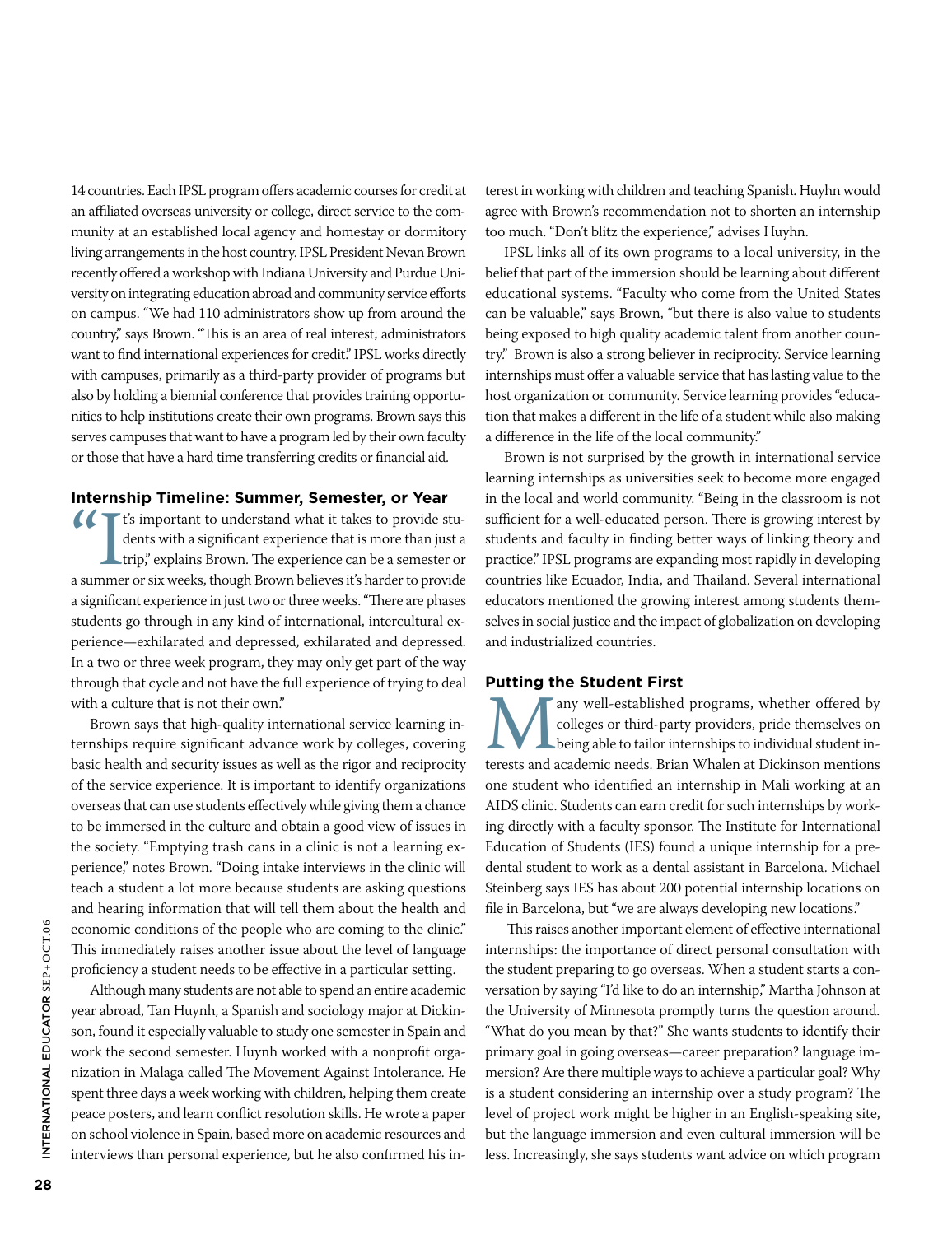# Learn More

NAFSA's The Education Abroad Subcommittee on Work, Internships, and Volunteering Abroad (WIVA) focuses on international educational experience through programs that offer such alternatives and/ or supplements to the traditional study abroad program. Themes include outcomes assessment, best practices, data collection, research, resources for advisers and administrators, and articulating linkages between international educational experiences and international careers. To learn more, visit www.nafsa.org/WIVAresources.



is best and they want a program that is clearly defined in advance.

Brian Whalen at Dickinson agrees that both students and parents are savvy shoppers and parental involvement is definitely on the rise. Whalen says he has to make a much more conscious effort to include parents in the process, adding that "it's a balance between treating the student as the person in charge and acknowledging the parent who is trying to push along the application." He is pleased, however, by the number of parents who visit their students overseas; Dickinson even has an apartment in Toulouse for visiting parents.

Student Tan Huynh at Dickinson urges students to know their interests and then find an organization with the same interests. "Volunteer organizations are always interested in volunteers. It's important for students to network even when they are already in the foreign country." It's also important for students to be pro-active interns. Kristin Stewart is a peer advisor at the University of Michigan International Center. "Don't assume that the U.S. concept of an internship is meaningful abroad," she writes in an online essay. "You may be viewed as a regular employee or they may not know what to do with you. You will need to be very pro-active to make the most out of your experience." Michael Steinberg at IES urges interns to "discuss the work with their supervisor, volunteer for work within the assignment. The motivation must go beyond having an experience that will look good on a résumé. We put the emphasis on the cultural experience rather than the job experience."

# **Perceptions of Education Abroad on the Home Campus**

Bill Nolting at the University of Michigan believes inter-<br>
ational educators must always be ready to articulate to<br>
students and administrators the value of an international<br>
experience to the student's overall education. national educators must always be ready to articulate to students and administrators the value of an international offices to work with campus career offices. "Career offices focus on internships and summer jobs. But study abroad offices need to be

involved in the work abroad area because they have the depth of knowledge about the international experience. There is room for some collaboration."

Better collaboration and earlier student advising may also expand the pool of students who can take advantage of international internships. If students become aware of overseas opportunities when they start college, it is more likely that they can schedule required courses on the home campus in the right sequence to accommodate a semester abroad. In a survey by the Forum on Education Abroad, only 38 percent of student advisers said they "usually" or "always" include education abroad in advising students on their education requirements. The Forum called it especially disappointing that, given the need for teachers to have greater global competency, almost half the institutions surveyed "rarely" or "never" accept study abroad credit for student teaching. The Forum recommended investigating the accrediting and training requirements for education majors. Students in more technical programs like engineering or business also have difficulty squeezing an internship onto their already-full academic plate, although there are organizations that focus specifically on internships in these fields (usually for pay rather than credit and often offered during the summer) such as IAESTE (The International Association for the Exchange of Students for Technical Experience), CDS International, or AIESEC.

Just as Web-based information about internships is increasing exponentially, Nolting also says the Internet is increasingly replacing in-person advising. He distributes a weekly electronic newsletter on education abroad opportunities, including internships. There are 6,000 subscribers out of 35,000 students on campus. Nolting also manages a very comprehensive Web site on international student experiences, including an entire section on internships featuring both general information and requirements specific to the University of Michigan. "If I didn't have Internet capability," says Nolting, "I couldn't be much of a player."